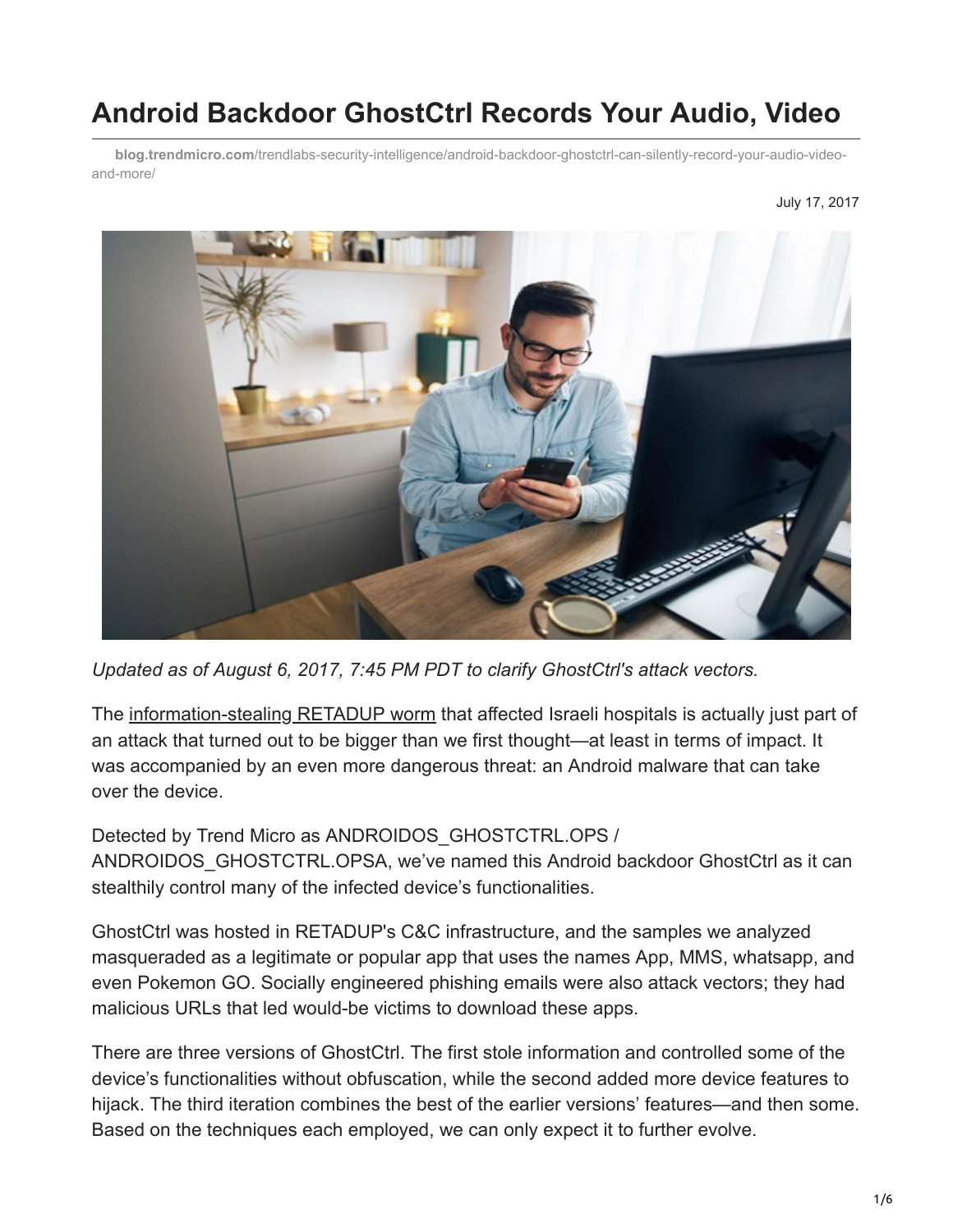### **GhostCtrl is literally a ghost of itself**

GhostCtrl is also actually a variant (or at least based on) of the commercially sold, multiplatform OmniRAT that made [headlines](http://www.zdnet.com/article/omnirat-on-the-loose-spywares-nibbling-android-with-a-taste-for-linux-mac-and-windows/) in November 2015. It touts that it can remotely take control of Windows, Linux, and Mac systems at the touch of an Android device's button —and vice versa. A lifetime license for an OmniRAT package costs between US \$25 and \$75. Predictably OmniRAT cracking tutorials abound in various underground forums, and some its members even provide patchers for it.

There's actually a red flag that shows how the malicious APK is an OmniRAT spinoff. Given that it's a RAT as a service, this can be modified (or removed) during compilation.

# D

*Figure 1: Snapshot of GhostCtrl version 3's resources.arsc file indicating it's an OmniRAT variant (highlighted)*

#### **GhostCtrl is hauntingly persistent**

When the app is launched, it base64-decodes a string from the resource file and writes it down, which is actually the malicious Android Application Package (APK).

The malicious APK, after dynamically clicked by a wrapper APK, will ask the user to install it. Avoiding it is very tricky: even if the user cancels the "ask for install page" prompt, the message will still pop up immediately. The malicious APK doesn't have an icon. Once installed, a wrapper APK will launch a service that would let the main, malicious APK run in the background:

#### Ð *Figure 2: How the wrapper APK leads to the main APK*

The main APK has backdoor functions usually named *com.android.engine* to mislead the user into thinking it's a legitimate system application. The malicious APK will then connect to the C&C server to retrieve commands via the socket (an endpoint for communication between machines), *new Socket("hef--klife[.]ddns.net", 3176).*

#### **GhostCtrl can possess the infected device to do its bidding**

The commands from the C&C server are encrypted and locally decrypted by the APK upon receipt. Interestingly, we also found that the backdoor connects to a domain rather than directly connecting to the C&C server's IP address. This can be an attempt to obscure their traffic. We also found several Dynamic Name Servers (DNS), which at some point led to the same C&C IP address:

- hef--klife[.]ddns[.]net
- f--klife[.]ddns[.]net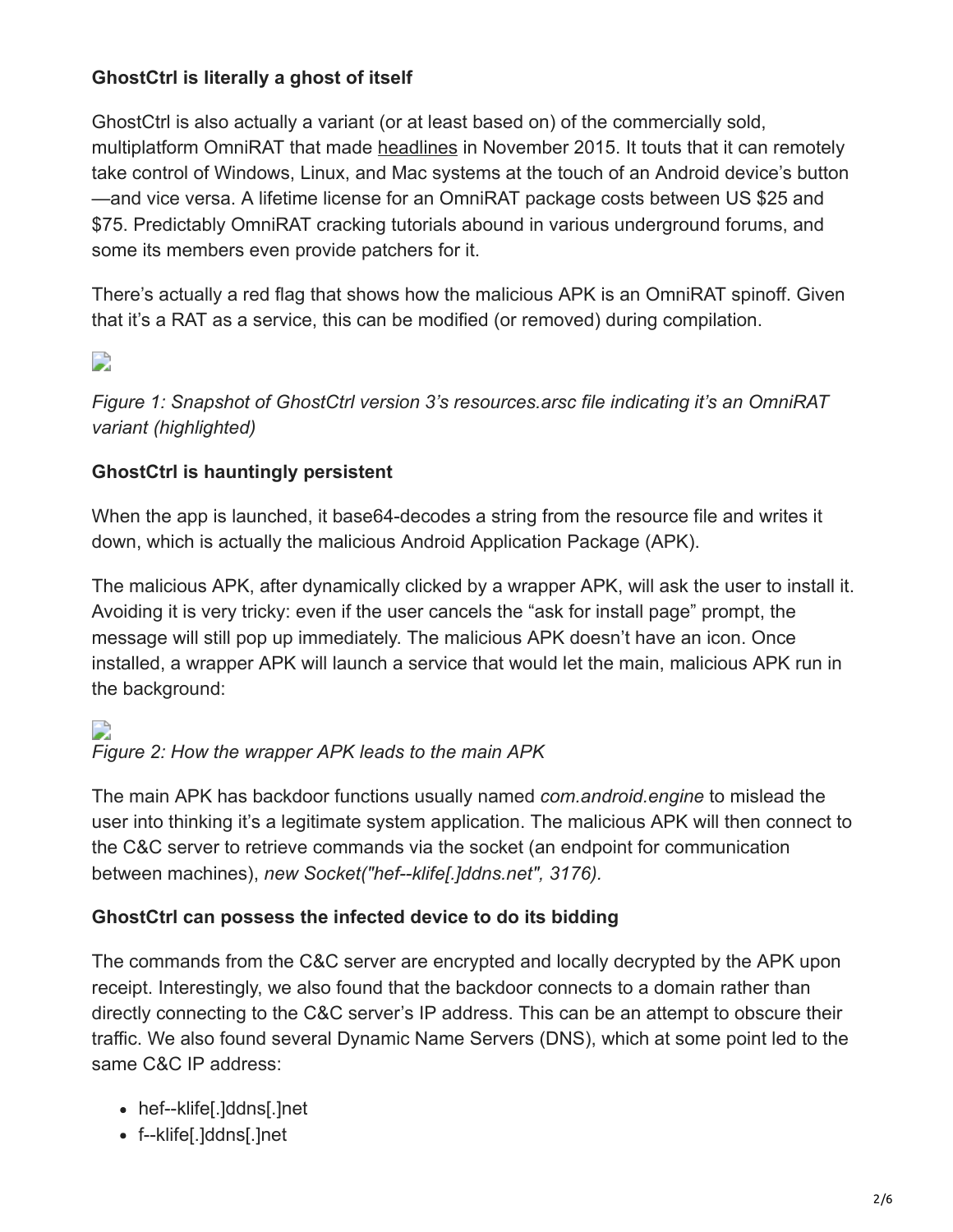- php[.]no-ip[.]biz
- ayalove[.]no-ip[.]biz

A notable command contains action code and Object DATA, which enables attackers to specify the target and content, making this a very flexible malware for cybercriminals. This is the command that allows attackers to manipulate the device's functionalities without the owner's consent or knowledge.

Here's a list of some of the action codes and what each does to the device:

- ACTION CODE = 10, 11: Control the Wi-Fi state
- ACTION CODE= 34: Monitor the phone sensors' data in real time
- ACTION CODE= 37: Set phone's UiMode, like night mode/car mode
- ACTION CODE= 41: Control the vibrate function, including the pattern and when it will vibrate
- ACTION CODE= 46: Download pictures as wallpaper
- ACTION CODE= 48: List the file information in the current directory and upload it to the C&C server
- ACTION CODE= 49: Delete a file in the indicated directory
- ACTION CODE= 50: Rename a file in the indicated directory
- ACTION CODE= 51: Upload a desired file to the C&C server
- ACTION CODE= 52: Create an indicated directory
- ACTION CODE= 60: Use the text to speech feature (translate text to voice/audio)
- ACTION CODE= 62: Send SMS/MMS to a number specified by the attacker; the content can also be customized
- ACTION CODE= 68: Delete browser history
- ACTION CODE= 70: Delete SMS
- ACTION CODE= 74: Download file
- ACTION CODE= 75: Call a phone number indicated by the attacker
- ACTION CODE= 77: Open activity view-related apps; the Uniform Resource Identifier (URI) can also be specified by the attacker (open browser, map, dial view, etc.)
- ACTION CODE= 78: Control the system infrared transmitter
- ACTION CODE= 79: Run a shell command specified by the attacker and upload the output result

Another unique C&C command is an integer-type command, which is responsible for stealing the device's data. Different kinds of sensitive—and to cybercriminals, valuable—information will be collected and uploaded, including call logs, SMS records, contacts, phone numbers, SIM serial number, location, and browser bookmarks.

The data GhostCtrl steals is extensive, compared to other Android info-stealers. Besides the aforementioned information types, GhostCtrl can also pilfer information like Android OS version, username, Wi-Fi, battery, Bluetooth, and audio states, UiMode, sensor, data from camera, browser, and searches, service processes, activity information, and wallpaper.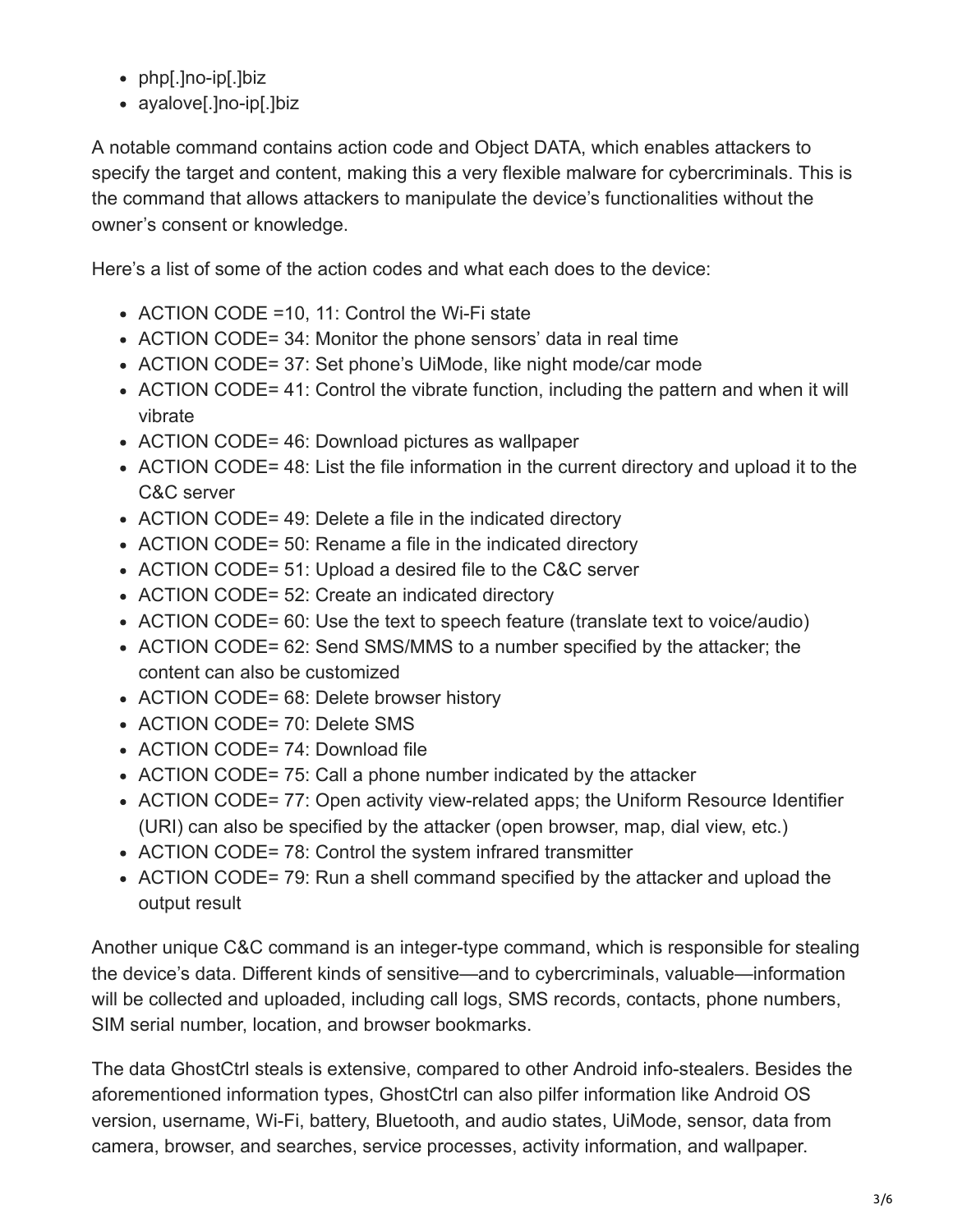It can also intercept text messages from phone numbers specified by the attacker. Its most daunting capability is how it can surreptitiously record voice or audio, then upload it to the C&C server at a certain time. All the stolen content will be encrypted before they're uploaded to the C&C server.

# D

*Figure 3: Code snapshot showing how some information will be deleted after upload*

 $\overline{\phantom{a}}$ 

*Figure 4: Most of the related function codes for stealing information are in the "transfer" package.*

The other C&C commands are self-defined, such as "account", "audioManager", and "clipboard". These commands will trigger malicious routines. It's worth noting that these aren't commonly seen in Android RATs:

- Clearing/resetting the password of an account specified by the attacker
- Getting the phone to play different sound effects
- Specify the content in the Clipboard
- Customize the notification and shortcut link, including the style and content
- Control the Bluetooth to search and connect to another device
- Set the accessibility to TRUE and terminate an ongoing phone call

#### **How do GhostCtrl's versions stack up to each other?**

GhostCtrl's first version has a framework that enables it to gain admin-level privilege. While it had no function codes at the time, the second version did. The features to be hijacked also incrementally increased as the malware evolved into its second and third iterations.

# D

*Figure 5: Framework of GhostCtrl's first version for gaining admin-level privilege*

 $\overline{\phantom{a}}$ 

*Figure 6: Comparison of backdoor function of the first (left) and second (right) versions*

 $\overline{\phantom{a}}$ 

*Figure 7: Code snapshot of GhostCtrl's second version applying device admin privileges*

GhostCtrl's second version can also be a [mobile ransomware.](http://blog.trendmicro.com/trendlabs-security-intelligence/2016-mobile-threat-landscape/) It can lock the device's screen and reset its password, and also root the infected device. It can also hijack the camera, create a scheduled task of taking pictures or recording video, then surreptitiously upload them to the C&C server as mp4 files.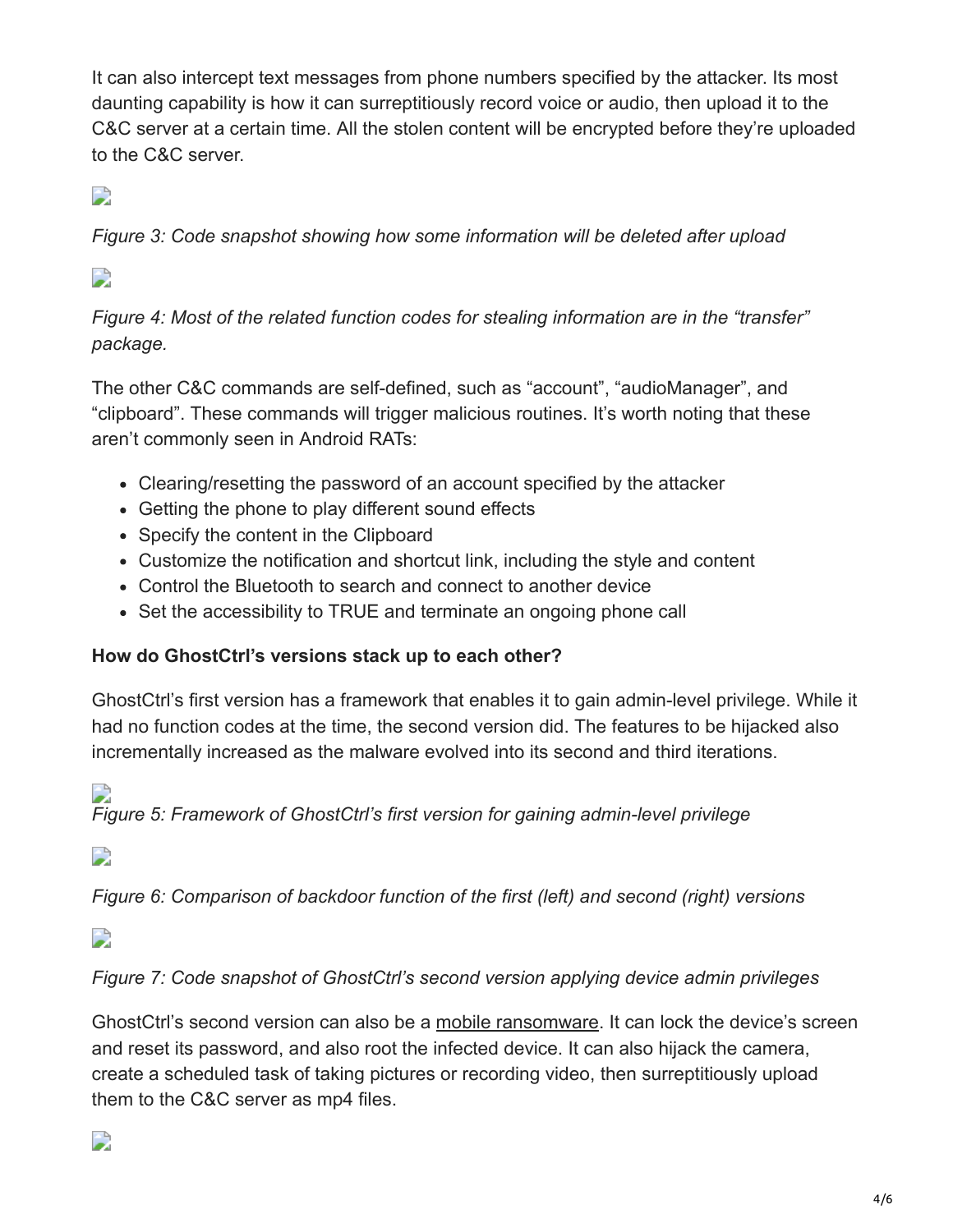*Figure 8: Code snapshot showing GhostCtrl's ransomware-like capability*

#### *Figure 9: Code snapshot showing how GhostCtrl roots the infected device*

The third version of GhostCtrl incorporates obfuscation techniques to hide its malicious routines, as shown below:

#### *[F](https://blog.trendmicro.com/content/dam/trendmicro/global/en/migrated/security-intelligence-migration-spreadsheet/trendlabs-security-intelligence/2017/07/ghostctrl-android-backdoor-10-1.jpg)igure 10: The attack chain of GhostCtrl's third version*

In GhostCtrl's third version, the wrapper APK first drops a packed APK. The latter unpacks the main APK, a Dalvik executable (DEX), and an Executable and Linkable Format file (ELF). The DEX and ELF files decrypt strings and Application Programming Interface (API) calls in the main malicious APK in runtime. This longwinded attack chain helps make detection more challenging, exacerbated by the fact that the wrapper APK hides the packed APK as well as DEX and ELF files in the assets directory.

#### **Mitigation**

GhostCtrl's combination with an information-stealing worm, while potent, is also telling. The attackers tried to cover their bases, and made sure that they didn't just infect endpoints. And with the ubiquity of mobile devices among corporate and everyday end users, GhostCtrl's capabilities can indeed deliver the scares.

But more than its impact, GhostCtrl underscores the importance of defense in depth. Multilayered security mechanisms should be deployed so that the risks to data are better managed. Some of the best practices that information security professionals and IT/system administrators can adopt to [secure bring-your-own devices \(BYOD\)](https://www.trendmicro.com/vinfo/tmr/?/us/security/news/cybercrime-and-digital-threats/-infosec-guide-bring-your-own-device-byod) include:

- Keep the device updated; Android patching is fragmented and organizations may have custom requirements or configurations needed to keep the device updated, so enterprises need to balance productivity and security
- Apply the principle of least privilege—restrict user permissions for BYOD devices to prevent unauthorized access and installation of dubious apps
- Implement an app reputation system that can detect and block malicious and suspicious apps
- Deploy firewalls, intrusion detection, and prevention systems at both the endpoint and mobile device levels to preempt the malware's malicious network activities
- Enforce and strengthen your mobile device management policies to further reduce potential security risks
- Employ encryption, network segmentation and data segregation to limit further exposure or damage to data
- Regularly back up data in case of device loss, theft, or malicious encryption

#### **Trend Micro Solutions**